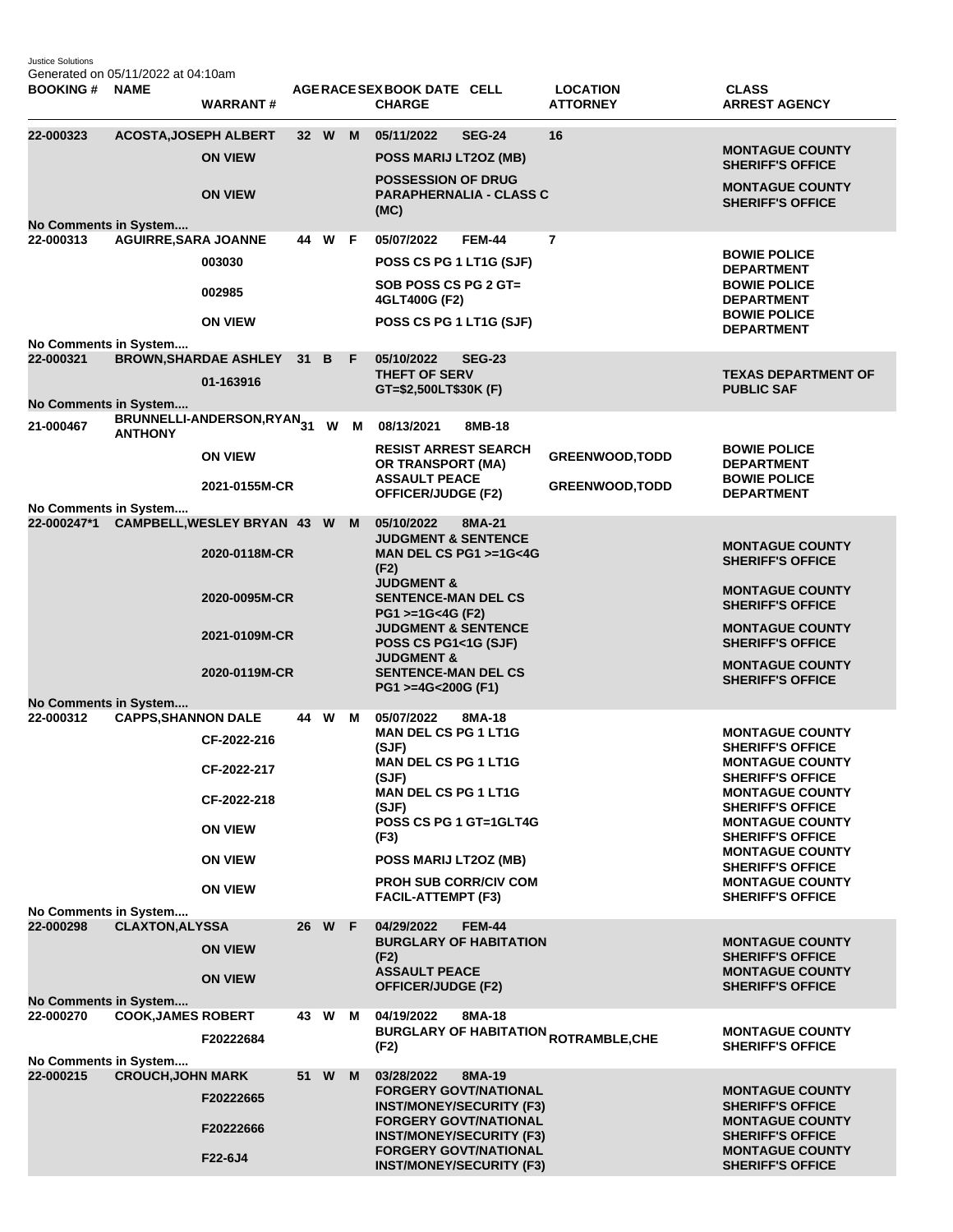| No Comments in System                     |                               |                                     |      |        |   |                                                                       |                       |                                                   |
|-------------------------------------------|-------------------------------|-------------------------------------|------|--------|---|-----------------------------------------------------------------------|-----------------------|---------------------------------------------------|
| 22-000206                                 | <b>CRUM, DAWSON STEVE</b>     |                                     | 51   | W      | M | 03/25/2022<br>8MB-21                                                  |                       |                                                   |
|                                           |                               | 2022-0015M-CR                       |      |        |   | <b>SURETY OFF BOND -POSS</b><br>CS PG 1 GT 1 G LT 4 G (F3)            |                       | <b>MONTAGUE COUNTY</b><br><b>SHERIFF'S OFFICE</b> |
| No Comments in System                     |                               |                                     |      |        |   |                                                                       |                       |                                                   |
| 22-000311                                 | <b>CUELLAR, JULIO JUANITO</b> |                                     | 46   | W      | M | 05/05/2022<br>8MA-18                                                  |                       |                                                   |
|                                           |                               | 003031                              |      |        |   | <b>POSS DANGEROUS DRUG</b><br>(MA)                                    |                       | <b>BOWIE POLICE</b><br><b>DEPARTMENT</b>          |
|                                           |                               | m20222171                           |      |        |   | <b>CRIMINAL TRESPASS (MB)</b>                                         |                       | <b>MONTAGUE COUNTY</b>                            |
|                                           |                               |                                     |      |        |   |                                                                       |                       | <b>SHERIFF'S OFFICE</b>                           |
| <b>No Comments in System</b><br>22-000289 |                               | <b>CUNNINGHAM, ROBERT EARL 32 W</b> |      |        | M | 04/26/2022<br>8MB-21                                                  |                       |                                                   |
|                                           |                               |                                     |      |        |   | <b>MOTION TO REVOKE</b>                                               |                       |                                                   |
|                                           |                               | 2020-0096-CR                        |      |        |   | ASSAULT FAM/HOUSE MEM RENFRO,ZACHARY<br><b>IMPEDE BREATH/CIRCULAT</b> |                       | <b>BOWIE POLICE</b>                               |
|                                           |                               |                                     |      |        |   | (F3)                                                                  |                       | <b>DEPARTMENT</b>                                 |
|                                           |                               | 2021-0177M-CR                       |      |        |   | <b>MOTION TO REVOKE POSS</b>                                          |                       | <b>BOWIE POLICE</b>                               |
| No Comments in System                     |                               |                                     |      |        |   | CS PG 1 <1G (SJF)                                                     |                       | <b>DEPARTMENT</b>                                 |
| 22-000273                                 | DIFFENDERFER, JAMEY           |                                     |      |        |   |                                                                       |                       |                                                   |
|                                           | <b>WADE</b>                   |                                     | 40   | W      | M | 04/20/2022<br>8MB-19                                                  |                       |                                                   |
|                                           |                               | <b>ON VIEW</b>                      |      |        |   | <b>MAN DEL CS PG 1</b><br>GT=4GLT200G (F1)                            | <b>ROTRAMBLE, CHE</b> | <b>MONTAGUE COUNTY</b><br><b>SHERIFF'S OFFICE</b> |
|                                           |                               | <b>ON VIEW</b>                      |      |        |   | <b>POSS DANGEROUS DRUG</b>                                            | <b>ROTRAMBLE, CHE</b> | <b>MONTAGUE COUNTY</b>                            |
|                                           |                               |                                     |      |        |   | (MA)                                                                  |                       | <b>SHERIFF'S OFFICE</b>                           |
|                                           |                               | <b>ON VIEW</b>                      |      |        |   | POSS CS PG 3 LT 28G (MA)                                              | <b>ROTRAMBLE, CHE</b> | <b>MONTAGUE COUNTY</b><br><b>SHERIFF'S OFFICE</b> |
|                                           |                               | <b>ON VIEW</b>                      |      |        |   | POSS MARIJ LT2OZ (MB)                                                 | <b>ROTRAMBLE, CHE</b> | <b>MONTAGUE COUNTY</b><br><b>SHERIFF'S OFFICE</b> |
|                                           |                               | <b>ON VIEW</b>                      |      |        |   | POSS CS PG 1                                                          | <b>ROTRAMBLE, CHE</b> | <b>MONTAGUE COUNTY</b>                            |
| No Comments in System                     |                               |                                     |      |        |   | GT=4GLT200G (F2)                                                      |                       | <b>SHERIFF'S OFFICE</b>                           |
| 22-000203                                 |                               | DONOHUE, AMBER DISIREE 43 W F       |      |        |   | 03/23/2022<br><b>FEM-44</b>                                           |                       |                                                   |
|                                           |                               | 2021-0115M-CR                       |      |        |   | FTA-SOB-POSS CS PG 1                                                  |                       | <b>MONTAGUE COUNTY</b>                            |
| No Comments in System                     |                               |                                     |      |        |   | LT1G (SJF)                                                            |                       | <b>SHERIFF'S OFFICE</b>                           |
| 22-000285                                 | <b>FRIE, WENDELL</b>          |                                     | 60   | W      | M | 04/25/2022<br>8MB-19                                                  |                       |                                                   |
|                                           |                               | 2014-0021M-CR                       |      |        |   | <b>MOTION TO REVOKE-POCS</b><br>PG1 GT 4G LT 200G (F2)                | <b>RENFRO,ZACHARY</b> | <b>MONTAGUE COUNTY</b><br><b>SHERIFF'S OFFICE</b> |
|                                           |                               |                                     |      |        |   | <b>EVADING ARREST DET</b>                                             |                       | <b>MONTAGUE COUNTY</b>                            |
|                                           |                               | #22-1011                            |      |        |   | <b>W/PREV CONVICTION (SJF)</b>                                        |                       | <b>SHERIFF'S OFFICE</b>                           |
| No Comments in System                     | <b>HAWTHORNE, JAMES</b>       |                                     |      |        |   |                                                                       |                       |                                                   |
| 22-000244                                 | <b>MATTHEW</b>                |                                     |      | 32 W M |   | 04/07/2022<br>8MA-21                                                  |                       |                                                   |
|                                           |                               | <b>ON-VIEW</b>                      |      |        |   | <b>PUBLIC INTOXICATION (MC)</b>                                       |                       | <b>NOCONA POLICE</b>                              |
|                                           |                               |                                     |      |        |   | <b>ESCAPE FROM CUSTODY</b>                                            |                       | <b>DEPARTMENT</b><br><b>NOCONA POLICE</b>         |
|                                           |                               | <b>ON-VIEW</b>                      |      |        |   | (MA)                                                                  | <b>COLE, TIM</b>      | <b>DEPARTMENT</b>                                 |
|                                           |                               | <b>ON-VIEW</b>                      |      |        |   | <b>RESIST ARREST SEARCH</b>                                           | <b>COLE, TIM</b>      | <b>NOCONA POLICE</b>                              |
|                                           |                               |                                     |      |        |   | OR TRANSPORT (MA)<br><b>MTR COMM SUPERV -</b>                         |                       | <b>DEPARTMENT</b>                                 |
|                                           |                               | 2017-0169M-CR                       |      |        |   | <b>BURGLARY OF HABITATION COLE, TIM</b>                               |                       | <b>MONTAGUE COUNTY</b><br><b>SHERIFF'S OFFICE</b> |
|                                           |                               |                                     |      |        |   | (F2)<br><b>ASSAULT AGAINST</b>                                        |                       |                                                   |
|                                           |                               | M20222168                           |      |        |   | <b>ELDERLY OR DISABLED</b>                                            |                       | <b>MONTAGUE COUNTY</b>                            |
|                                           |                               |                                     |      |        |   | <b>INDIVIDUAL (MA)</b>                                                |                       | <b>SHERIFF'S OFFICE</b>                           |
|                                           |                               | F20222680                           |      |        |   | <b>AGG ASSAULT CAUSES</b><br><b>SERIOUS BODILY INJ (F2)</b>           | <b>COLE, TIM</b>      | <b>MONTAGUE COUNTY</b><br><b>SHERIFF'S OFFICE</b> |
|                                           |                               |                                     |      |        |   | <b>SURETY OFF BOND - DLWI</b>                                         |                       |                                                   |
|                                           |                               |                                     |      |        |   | <b>W/PREV</b>                                                         |                       | <b>MONTAGUE COUNTY</b>                            |
|                                           |                               | M20222169                           |      |        |   | <b>CONVICTION/SUSPENSION</b><br><b>W/O FINANCIAL</b>                  |                       | <b>SHERIFF'S OFFICE</b>                           |
|                                           |                               |                                     |      |        |   | <b>RESPONSIBILTY (MB)</b>                                             |                       |                                                   |
|                                           |                               | 2017-0171M-CR                       |      |        |   | <b>MTR - BURGLARY OF</b>                                              |                       | <b>MONTAGUE COUNTY</b>                            |
| No Comments in System                     |                               |                                     |      |        |   | <b>HABITATION (F2)</b>                                                |                       | <b>SHERIFF'S OFFICE</b>                           |
| 21-000295                                 | <b>HERNANDEZ, OSCAR</b>       |                                     | 26   | H      | M | 05/21/2021<br>$1M-47$                                                 |                       |                                                   |
|                                           | <b>ALFREDO</b>                |                                     |      |        |   |                                                                       |                       |                                                   |
|                                           |                               | F2021568                            |      |        |   | <b>SOB - SEXUAL ASSAULT IN</b><br><b>DISASTER AREA (F1)</b>           | <b>ODOM,LANHON</b>    | <b>TEXAS DEPARTMENT OF</b><br><b>PUBLIC SAF</b>   |
|                                           |                               |                                     |      |        |   |                                                                       |                       | <b>TEXAS DEPARTMENT OF</b>                        |
|                                           |                               |                                     |      |        |   |                                                                       |                       |                                                   |
|                                           |                               | PRL2105000127                       |      |        |   | ICE HOLD ()                                                           | <b>ODOM, LANHON</b>   | <b>PUBLIC SAF</b>                                 |
| No Comments in System<br>22-000145        | <b>HILLIARD, DAVID BURNS</b>  |                                     | 60 W |        | M | 8MA-19<br>02/28/2022                                                  |                       |                                                   |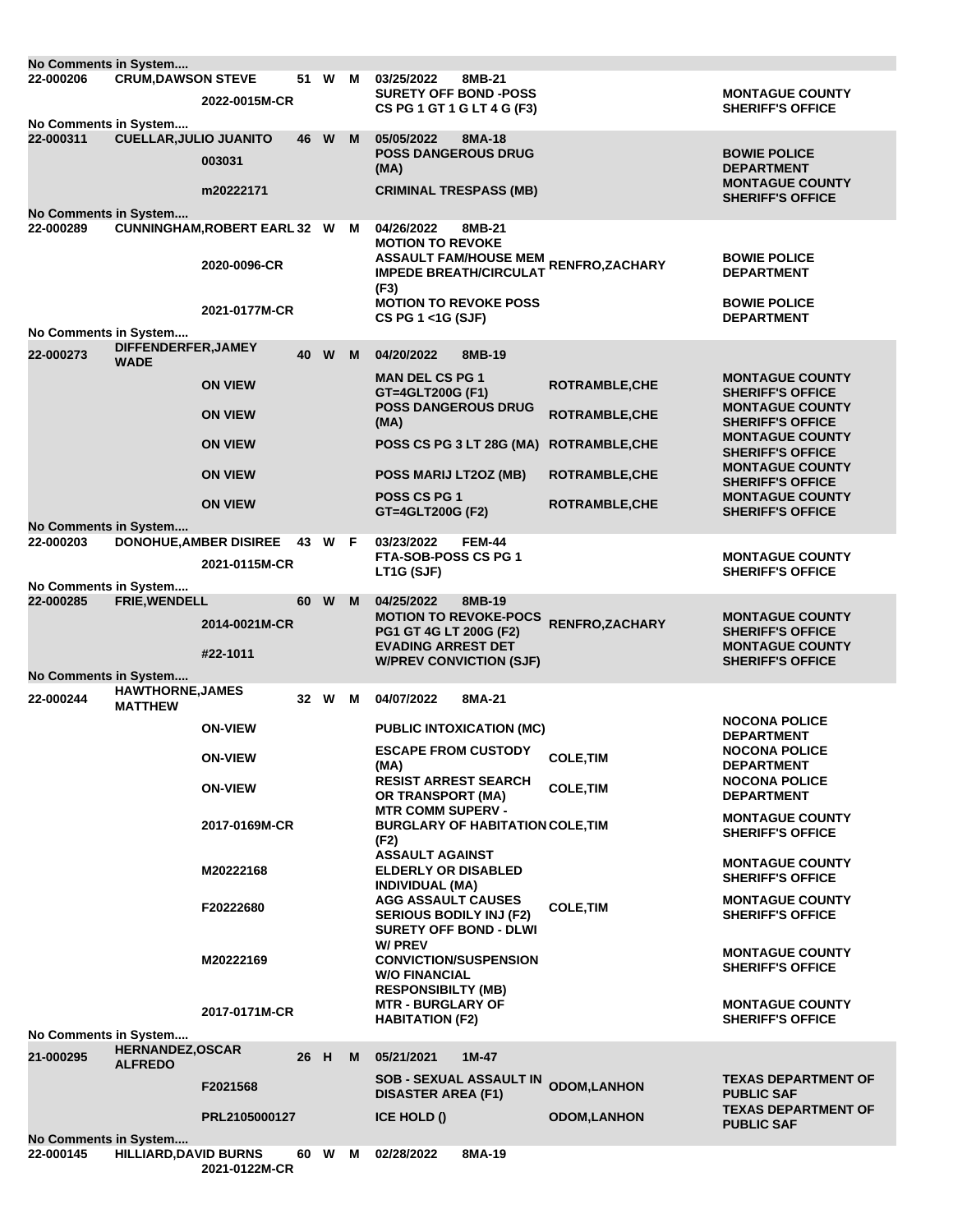|                                    |                               |                              |    |          |   | <b>FAILURE TO APPEAR-BURG</b><br>OF HAB (SJF)                                                  |                        | <b>MONTAGUE COUNTY</b><br><b>SHERIFF'S OFFICE</b>               |
|------------------------------------|-------------------------------|------------------------------|----|----------|---|------------------------------------------------------------------------------------------------|------------------------|-----------------------------------------------------------------|
|                                    |                               | 17943-01                     |    |          |   | <b>PUBLIC INTOX (MC)</b>                                                                       |                        | <b>MONTAGUE COUNTY</b><br><b>SHERIFF'S OFFICE</b>               |
| No Comments in System<br>22-000279 | <b>HOGUE, MASON EDWIN</b>     |                              | 29 | <b>W</b> | M | 04/21/2022<br>8MB-19<br><b>FAIL TO IDENTIFY GIVING</b>                                         |                        |                                                                 |
|                                    |                               | <b>ON-VIEW</b>               |    |          |   | <b>FALSE/FICTITIOUS INFO</b><br>(MB)                                                           | YANDELL, TRAVIS        | <b>BOWIE POLICE</b><br><b>DEPARTMENT</b>                        |
|                                    |                               | <b>ON-VIEW</b>               |    |          |   | <b>UNAUTH USE OF VEHICLE</b><br>(SJF)                                                          | YANDELL, TRAVIS        | <b>BOWIE POLICE</b><br><b>DEPARTMENT</b>                        |
|                                    |                               | <b>ON-VIEW</b>               |    |          |   | <b>POSSESSION OF DRUG</b><br><b>PARAPHERNALIA - CLASS C</b><br>(MC)                            |                        | <b>BOWIE POLICE</b><br><b>DEPARTMENT</b>                        |
|                                    |                               | 01-164411                    |    |          |   | <b>THEFT PROP</b><br>GT=\$2,500LT\$30K (SJF)                                                   | YANDELL, TRAVIS        | <b>BOWIE POLICE</b><br><b>DEPARTMENT</b>                        |
|                                    |                               | 01-164567                    |    |          |   | <b>CREDIT CARD OR DEBIT</b><br><b>CARD ABUSE (SJF)</b><br><b>BURGLARY OF VEHICLE</b>           | YANDELL,TRAVIS         | <b>BOWIE POLICE</b><br><b>DEPARTMENT</b><br><b>BOWIE POLICE</b> |
|                                    |                               | 01-164719                    |    |          |   | (MA)                                                                                           |                        | <b>DEPARTMENT</b><br><b>BOWIE POLICE</b>                        |
|                                    |                               | 003025                       |    |          |   | POSS CS PG 1 LT1G (SJF)<br><b>THEFT PROP</b>                                                   | YANDELL, TRAVIS        | <b>DEPARTMENT</b><br><b>BOWIE POLICE</b>                        |
|                                    |                               | 01-164824                    |    |          |   | GT=\$2,500LT\$30K (SJF)<br><b>UNAUTH USE OF VEHICLE</b>                                        |                        | <b>DEPARTMENT</b><br><b>BOWIE POLICE</b>                        |
|                                    |                               | 01-164876                    |    |          |   | (SJF)<br><b>THEFT PROP</b>                                                                     | YANDELL, TRAVIS        | <b>DEPARTMENT</b><br><b>BOWIE POLICE</b>                        |
| No Comments in System              |                               | W-2022-00049                 |    |          |   | GT=\$30KLT\$150K (F3)                                                                          |                        | <b>DEPARTMENT</b>                                               |
| 22-000258                          | <b>HUNEKE, JIMMY LEE</b>      |                              |    | 25 W M   |   | 04/14/2022<br>8M-14                                                                            |                        |                                                                 |
|                                    |                               | CF-2022-189                  |    |          |   | <b>POSS OR PROMOTION OF</b><br><b>CHILD PORNOGRAPHY (F3)</b>                                   |                        | <b>MONTAGUE COUNTY</b><br><b>SHERIFF'S OFFICE</b>               |
|                                    |                               | CF-2022-190                  |    |          |   | <b>POSS OR PROMOTION OF</b><br><b>CHILD PORNOGRAPHY (F2)</b>                                   |                        | <b>MONTAGUE COUNTY</b><br><b>SHERIFF'S OFFICE</b>               |
|                                    |                               | CF-2022-191                  |    |          |   | <b>POSS OR PROMOTION OF</b><br><b>CHILD PORNOGRAPHY (F3)</b>                                   |                        | <b>MONTAGUE COUNTY</b><br><b>SHERIFF'S OFFICE</b>               |
|                                    |                               | CF-2022-192                  |    |          |   | <b>POSS OR PROMOTION OF</b><br><b>CHILD PORNOGRAPHY (F2)</b>                                   |                        | <b>MONTAGUE COUNTY</b><br><b>SHERIFF'S OFFICE</b>               |
|                                    |                               | CF-2022-193                  |    |          |   | <b>POSS OR PROMOTION OF</b><br><b>CHILD PORNOGRAPHY (F3)</b>                                   |                        | <b>MONTAGUE COUNTY</b><br><b>SHERIFF'S OFFICE</b>               |
|                                    |                               | CF-2022-194                  |    |          |   | POSS OR PROMOTION OF<br><b>CHILD PORNOGRAPHY (F3)</b>                                          |                        | <b>MONTAGUE COUNTY</b><br><b>SHERIFF'S OFFICE</b>               |
| No Comments in System              |                               |                              |    |          |   |                                                                                                |                        |                                                                 |
| 22-000315                          | <b>JUSTISS, JUSTIN THOMAS</b> |                              |    | 27 W     | M | 05/08/2022<br>8MB-18                                                                           |                        | <b>MONTAGUE COUNTY</b>                                          |
| No Comments in System              |                               | <b>ON VIEW</b>               |    |          |   | POSS CS PG 1 LT1G (SJF)                                                                        |                        | <b>SHERIFF'S OFFICE</b>                                         |
|                                    | KIMBRELL, ZACHARY             |                              |    |          |   |                                                                                                |                        |                                                                 |
| 22-000303                          | <b>TAYLUR</b>                 |                              |    | 26 W M   |   | 8MB-18<br>05/03/2022<br><b>MOTION TO REVOKE</b>                                                |                        |                                                                 |
|                                    |                               | 2017-0055M-CR                |    |          |   | <b>COMMUNITY SUPERVISION</b><br><b>BURGLARY OF HABITION</b><br>(F2)<br><b>MOTION TO REVOKE</b> |                        | <b>CLAY COUNTY</b>                                              |
|                                    |                               | 2018-0080M-CR                |    |          |   | <b>COMMUNITY SUPERVISION</b><br><b>POSS MARIJ GT2 OZLT=40Z</b>                                 |                        | <b>CLAY COUNTY</b>                                              |
|                                    |                               | CJ-2022-240-D                |    |          |   | DRUG FREE ZONE (SJF)<br><b>CRIMINAL MISCHIEF</b><br>GT=\$100LT\$750 (MB)                       |                        | <b>MONTAGUE COUNTY</b><br><b>SHERIFF'S OFFICE</b>               |
| No Comments in System<br>22-000212 |                               | KNOWLES, THOMAS MYRON 34 W M |    |          |   | 03/26/2022<br>8MB-21                                                                           |                        |                                                                 |
|                                    |                               | <b>ON VIEW</b>               |    |          |   | <b>MAN DEL CS PG 1</b><br>GT=1GLT4G (F2)                                                       | <b>RENFRO, ZACHARY</b> | <b>MONTAGUE COUNTY</b><br><b>SHERIFF'S OFFICE</b>               |
|                                    |                               | <b>ON VIEW</b>               |    |          |   | <b>RESIST ARREST SEARCH</b><br><b>OR TRANSPORT (MA)</b>                                        | <b>RENFRO, ZACHARY</b> | <b>MONTAGUE COUNTY</b><br><b>SHERIFF'S OFFICE</b>               |
|                                    |                               | 1707344D                     |    |          |   | <b>POSS CS PG 1/1-B LT 1G</b><br>(SJF)                                                         |                        | <b>MONTAGUE COUNTY</b><br><b>SHERIFF'S OFFICE</b>               |
|                                    |                               | F20222675                    |    |          |   | FAIL TO COMPLY SEX OFF<br>DUTY TO REG LIFE/90 DAY RENFRO, ZACHARY,<br>(F2)                     |                        | <b>MONTAGUE COUNTY</b><br><b>SHERIFF'S OFFICE</b>               |
| No Comments in System<br>22-000299 | <b>LEE, CLINTON GLEN</b>      |                              |    | 41 W M   |   | 04/29/2022<br>8MB-21                                                                           |                        |                                                                 |
|                                    |                               |                              |    |          |   | <b>MTP-POSS CS PG 1 LT1G</b>                                                                   |                        | <b>MONTAGUE COUNTY</b>                                          |
| No Comments in System              |                               | 2021-0186M-CR                |    |          |   | (SJF)                                                                                          |                        | <b>SHERIFF'S OFFICE</b>                                         |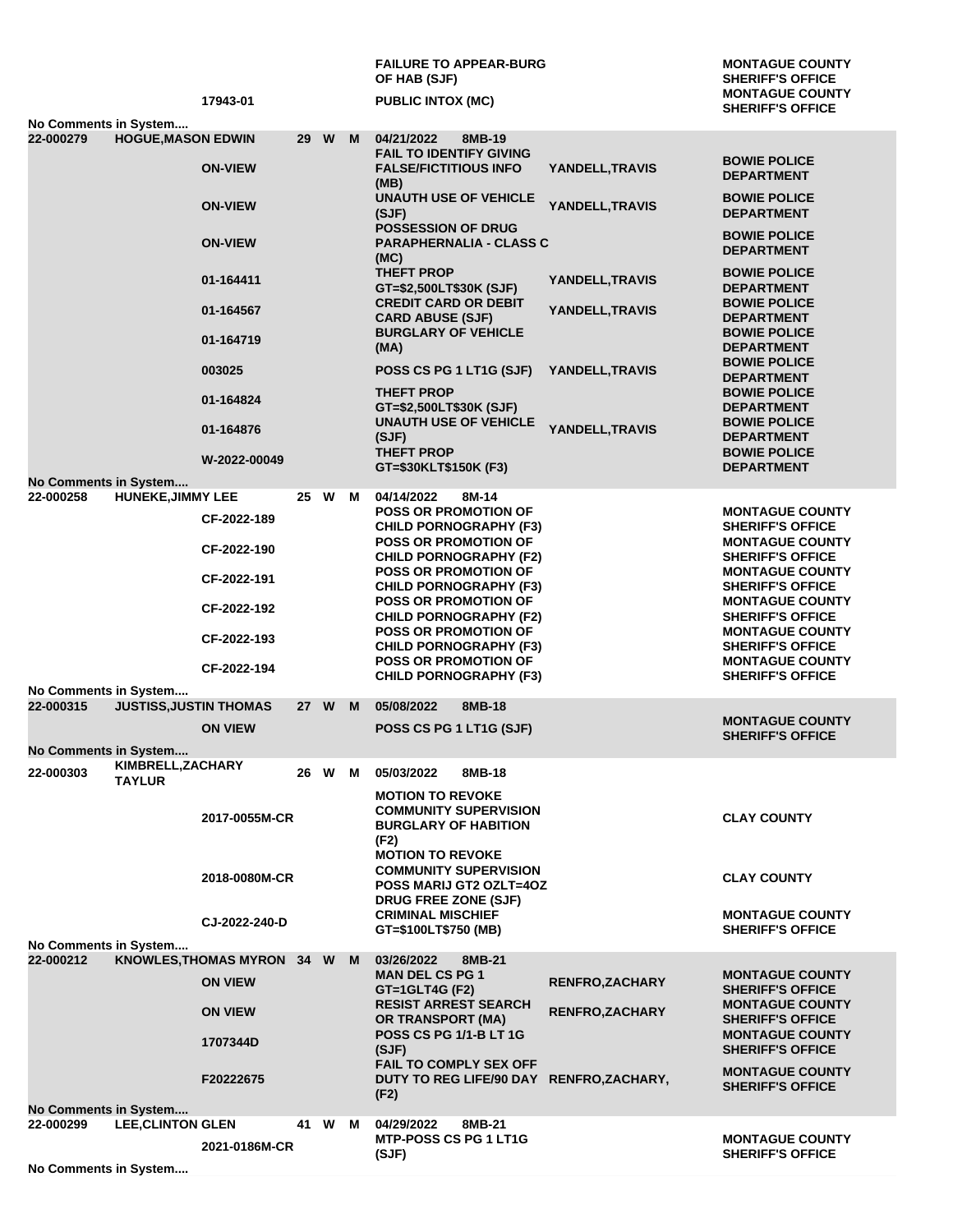| 22-000254<br>No Comments in System | <b>LIRA, MIGUEL ANGEL</b>                  | 2021-0013M-CR<br>13282-01     |                 | 38 H M   |   | 04/14/2022<br><b>TRS-48</b><br><b>MTR COMMUNITY</b><br>SUPERVISION-POSS CS PG YANDELL, TRAVIS<br>1 LT1G (SJF)<br><b>POSSESSION OF DRUG</b><br><b>PARAPHERNALIA - CLASS C</b><br>(MC) |                        | <b>MONTAGUE COUNTY</b><br><b>SHERIFF'S OFFICE</b><br><b>MONTAGUE COUNTY</b><br><b>SHERIFF'S OFFICE</b> |
|------------------------------------|--------------------------------------------|-------------------------------|-----------------|----------|---|--------------------------------------------------------------------------------------------------------------------------------------------------------------------------------------|------------------------|--------------------------------------------------------------------------------------------------------|
| 22-000291                          | <b>LOWERY, MELISSA LYNN</b>                |                               |                 | 41 W F   |   | 04/27/2022<br><b>FEM-43</b><br><b>CAPIAS - UNAUTHORIZED</b>                                                                                                                          |                        | <b>BOWIE POLICE</b>                                                                                    |
|                                    |                                            | 0500067095                    |                 |          |   | <b>BURNING (MC)</b>                                                                                                                                                                  |                        | <b>DEPARTMENT</b>                                                                                      |
|                                    |                                            | 0500066851                    |                 |          |   | <b>CAPIAS - UNAUTHORIZED</b><br><b>BURNING (MC)</b>                                                                                                                                  |                        | <b>BOWIE POLICE</b><br><b>DEPARTMENT</b>                                                               |
|                                    |                                            | 0500067332                    |                 |          |   | <b>UNAUTHORIZED BURNING</b><br>(MC)                                                                                                                                                  |                        | <b>BOWIE POLICE</b><br><b>DEPARTMENT</b>                                                               |
|                                    |                                            | 003021                        |                 |          |   | ARSON (F2)                                                                                                                                                                           | <b>JORDAN, COLLIN</b>  | <b>BOWIE POLICE</b><br><b>DEPARTMENT</b>                                                               |
| No Comments in System              |                                            |                               |                 |          |   |                                                                                                                                                                                      |                        |                                                                                                        |
| 22-000228                          | <b>MINYARD, RICHARD</b><br><b>LAWRENCE</b> |                               | 29              | <b>W</b> | M | 04/01/2022<br>8MB-19                                                                                                                                                                 |                        |                                                                                                        |
| No Comments in System              |                                            | 2021-0200M-CR                 |                 |          |   | <b>FAILURE TO APPEAR</b><br>POSSESSION OF CS PG 1G ALLEN, LAUREN<br>LT 4()                                                                                                           |                        | <b>MONTAGUE COUNTY</b><br><b>SHERIFF'S OFFICE</b>                                                      |
| 22-000022                          | <b>NEISS, JERRY ALAN</b>                   |                               |                 | 35 W     | M | 01/12/2022<br>1M-46                                                                                                                                                                  |                        |                                                                                                        |
|                                    |                                            | F20212625                     |                 |          |   | <b>FAIL TO COMPLY SEX OFF</b><br>DUTY TO REG LIFE/ANNUAL JORDAN, COLLIN                                                                                                              |                        | <b>MONTAGUE COUNTY</b>                                                                                 |
| No Comments in System              |                                            |                               |                 |          |   | (F3)                                                                                                                                                                                 |                        | <b>SHERIFF'S OFFICE</b>                                                                                |
| 22-000216                          | <b>NEWSOME, SONIA DANN</b>                 |                               |                 | 46 W F   |   | 03/28/2022<br><b>FEM-43</b>                                                                                                                                                          |                        |                                                                                                        |
|                                    |                                            | F20222667                     |                 |          |   | FORGERY GOVT/NATIONAL MARSH,LEE ANN<br><b>INST/MONEY/SECURITY (F3)</b>                                                                                                               |                        | <b>MONTAGUE COUNTY</b><br><b>SHERIFF'S OFFICE</b>                                                      |
|                                    |                                            | F20222668                     |                 |          |   | FORGERY GOVT/NATIONAL Marsh, Lee Ann                                                                                                                                                 |                        | <b>MONTAGUE COUNTY</b>                                                                                 |
| No Comments in System              |                                            |                               |                 |          |   | <b>INST/MONEY/SECURITY (F3)</b>                                                                                                                                                      |                        | <b>SHERIFF'S OFFICE</b>                                                                                |
| 22-000243                          |                                            | OWENS, ANGELA MICHELLE 37 W F |                 |          |   | 04/06/2022<br><b>FEM-44</b><br><b>FAILURE TO APPEAR</b><br><b>DECLARING BOND</b>                                                                                                     |                        | <b>MONTAGUE COUNTY</b>                                                                                 |
|                                    |                                            | 2021-0040M-CR                 |                 |          |   | <b>INSUFFICIENT UNAUTH USE ROTRAMBLE, CHE</b><br>OF VEHICLE (SJF)<br><b>FAILURE TO</b><br><b>APPEAR-DECLARING BOND</b>                                                               |                        | <b>SHERIFF'S OFFICE</b>                                                                                |
|                                    |                                            | 2021-0067M-CR                 |                 |          |   | <b>INSUFFICIENT- POSS CS PG ROTRAMBLE, CHE</b><br>1 LT 1 G DRUG FREE ZONE<br>(F3)                                                                                                    |                        | <b>MONTAGUE COUNTY</b><br><b>SHERIFF'S OFFICE</b>                                                      |
|                                    |                                            | 2021FW003085                  |                 |          |   | POSS CS PG 1 GT=1GLT4G<br>(F3)                                                                                                                                                       |                        | <b>MONTAGUE COUNTY</b><br><b>SHERIFF'S OFFICE</b>                                                      |
| No Comments in System<br>21-000266 | <b>SANDERS, LANE JOSEPH</b>                |                               | 25 <sub>2</sub> | W        | M | 05/07/2021<br>8M-14                                                                                                                                                                  |                        |                                                                                                        |
|                                    |                                            | 2020-0133M-CR                 |                 |          |   | <b>MTP - POSS CS PG 1</b>                                                                                                                                                            | <b>WILLIAMS, ROGER</b> | <b>BOWIE POLICE</b>                                                                                    |
|                                    |                                            |                               |                 |          |   | GT=4GLT200G (F2)<br><b>MTP - EVADING ARREST</b>                                                                                                                                      |                        | <b>DEPARTMENT</b>                                                                                      |
|                                    |                                            | 2020-0134M-CR                 |                 |          |   | <b>DETENTION W/VEH OR</b><br><b>WATERCRAFT (SJF)</b>                                                                                                                                 | Williams, Roger        | <b>BOWIE POLICE</b><br><b>DEPARTMENT</b>                                                               |
|                                    |                                            | <b>ON VIEW</b>                |                 |          |   | <b>RESIST ARREST SEARCH</b><br><b>OR TRANSPORT (MA)</b>                                                                                                                              | Williams, Roger        | <b>BOWIE POLICE</b><br><b>DEPARTMENT</b>                                                               |
| No Comments in System              |                                            |                               |                 |          |   |                                                                                                                                                                                      |                        |                                                                                                        |
| 22-000257                          |                                            | SNIDER, KENNETH CHARLES 44 W  |                 |          | M | 04/14/2022<br>8MA-19<br><b>MTR - POSS CS PG 1 LT1G</b>                                                                                                                               |                        | <b>MONTAGUE COUNTY</b>                                                                                 |
|                                    |                                            | 2018-0219M-CR                 |                 |          |   | (SJF)                                                                                                                                                                                | <b>RENFRO, ZACHARY</b> | <b>SHERIFF'S OFFICE</b>                                                                                |
|                                    |                                            | 003020                        |                 |          |   | <b>SOB-POSS MARIJ LT2OZ</b><br>(MB)                                                                                                                                                  | <b>RENFRO, ZACHARY</b> | <b>MONTAGUE COUNTY</b><br><b>SHERIFF'S OFFICE</b>                                                      |
|                                    |                                            | <b>ON VIEW</b>                |                 |          |   | POSS CS PG 1 LT1G DRUG<br>FREE ZONE (F3)                                                                                                                                             | RENFRO, ZACHARY        | <b>MONTAGUE COUNTY</b><br><b>SHERIFF'S OFFICE</b>                                                      |
|                                    |                                            | <b>ON VIEW</b>                |                 |          |   | <b>DRIVING W/LIC INV W/PREV</b><br><b>CONV/SUSP/W/O FIN RES</b><br>(MB)                                                                                                              |                        | <b>MONTAGUE COUNTY</b><br><b>SHERIFF'S OFFICE</b>                                                      |
| No Comments in System<br>22-000026 |                                            | <b>STEWART, SILVER SHADOW</b> | 25 W            |          | M | 01/14/2022<br><b>TRS-49</b>                                                                                                                                                          |                        |                                                                                                        |
|                                    |                                            | <b>ON VIEW</b>                |                 |          |   | <b>MAN DEL CS PG 2 OR 2-A</b><br>GT=4GLT400G (F1)                                                                                                                                    | <b>JORDAN, COLLIN</b>  | <b>MONTAGUE COUNTY</b><br><b>SHERIFF'S OFFICE</b>                                                      |
|                                    |                                            | <b>ON VIEW</b>                |                 |          |   | <b>POSS MARIJ</b><br>GT4OZLT=5LBS (SJF)                                                                                                                                              | <b>JORDAN, COLLIN</b>  | <b>MONTAGUE COUNTY</b><br><b>SHERIFF'S OFFICE</b>                                                      |
|                                    |                                            | <b>ON VIEW</b>                |                 |          |   | <b>THEFT PROP</b><br>GT=\$2,500LT\$30K (SJF)                                                                                                                                         | JORDAN, COLIN          | <b>MONTAGUE COUNTY</b><br><b>SHERIFF'S OFFICE</b>                                                      |